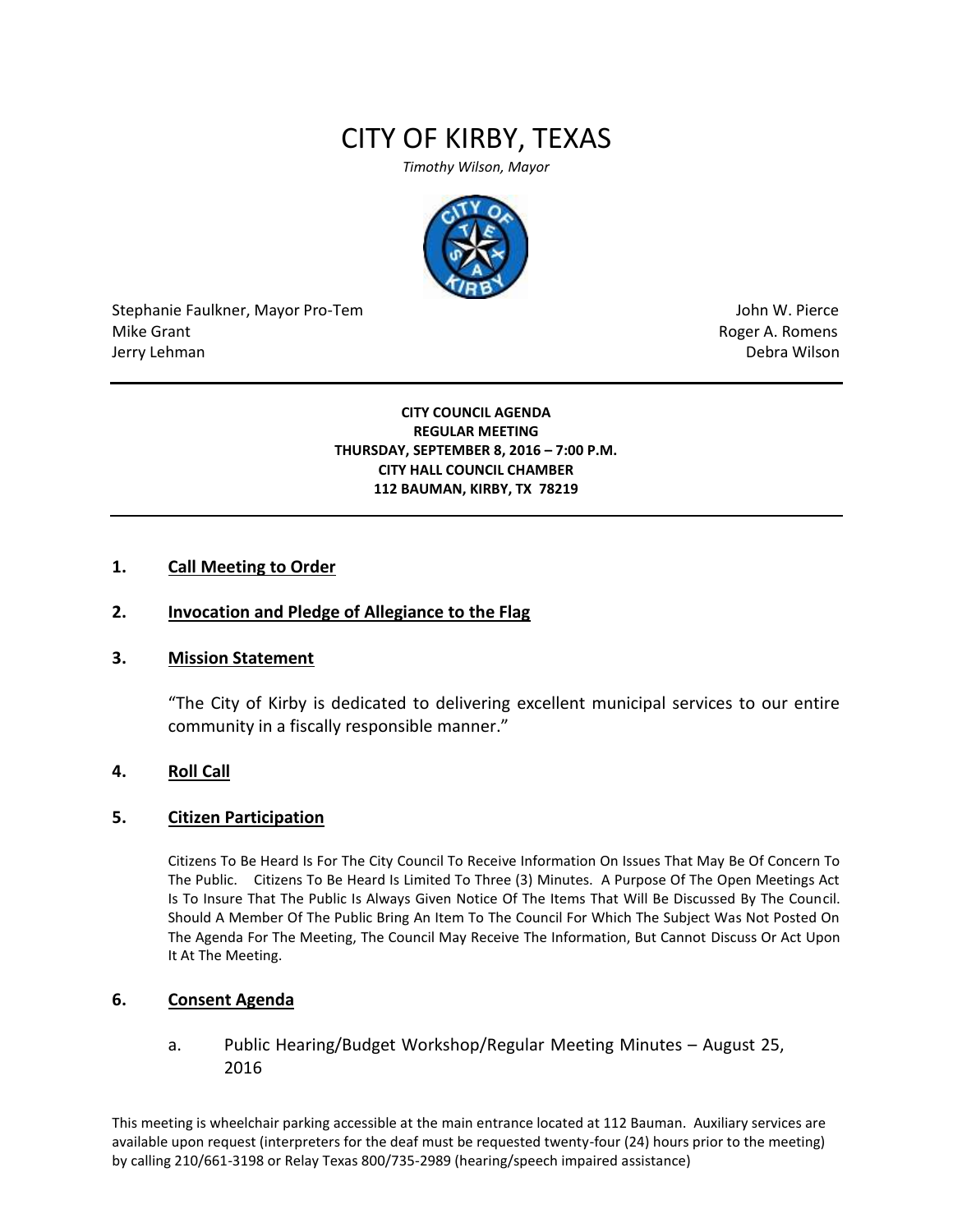- b. Special Meeting Minutes September 1, 2016
- c. Acceptance Of Quarterly Investment Report April 2016 Through June 2016

# **7. Discussion And Possible Action**

- a. Discussion And Possible Action Regarding Friendship Park Hike & Bike Trail
- b. Discussion And Possible Action Regarding Kirby Senior Center Van Title
- c. Discussion And Possible Action To Consider City Of Kirby Branding and Marketing Plans
- d. Discussion And Possible Action Pertaining To Ordinance No. O-2016-795 Making Appropriations For The Support Of The City Of Kirby For The Fiscal Year Beginning October 1, 2016 And Ending September 30, 2017 Appropriating Money To A Sinking Fund To Pay Interest And Principal Due On The City's Indebtedness; And Adopting The Annual Enterprise And General Fund Budgets Of The City Of Kirby For 2016-2017 Fiscal Year. This Is The First Reading.
- e. Discussion And Possible Action To Ratify The Property Tax Revenue Increase Reflected In The Annual Budget For The Fiscal Year Beginning October 1, 2016
- f. Discussion And Possible Action Pertaining To Ordinance No. O-2016-796 Levying Ad Valorem Taxes For Use And Operation Of The Municipal Government Of The City Of Kirby, Texas For The 2016 Tax Fiscal Year; Providing For Apportioning Each Levy For Specific Purposes; And, Providing When Taxes Shall Become Due And When Same Shall Become Delinquent If Not Paid. This Is The First Reading.

# **8. Council Updates**

- a. Planning & Zoning
- b. Buildings & Standards
- c. Crime Control
- d. Beautification & Recycling
- e. Parks & Recreation
- f. Economic Development
- g. Ordinance Review

# **9. Requests and Announcements**

a. Requests By Mayor And Council Members For Items To Be Placed On Future City Council Agendas And Announcements On City Events/Community Interests

This meeting is wheelchair parking accessible at the main entrance located at 112 Bauman. Auxiliary services are available upon request (interpreters for the deaf must be requested twenty-four (24) hours prior to the meeting) by calling 210/661-3198 or Relay Texas 800/735-2989 (hearing/speech impaired assistance)